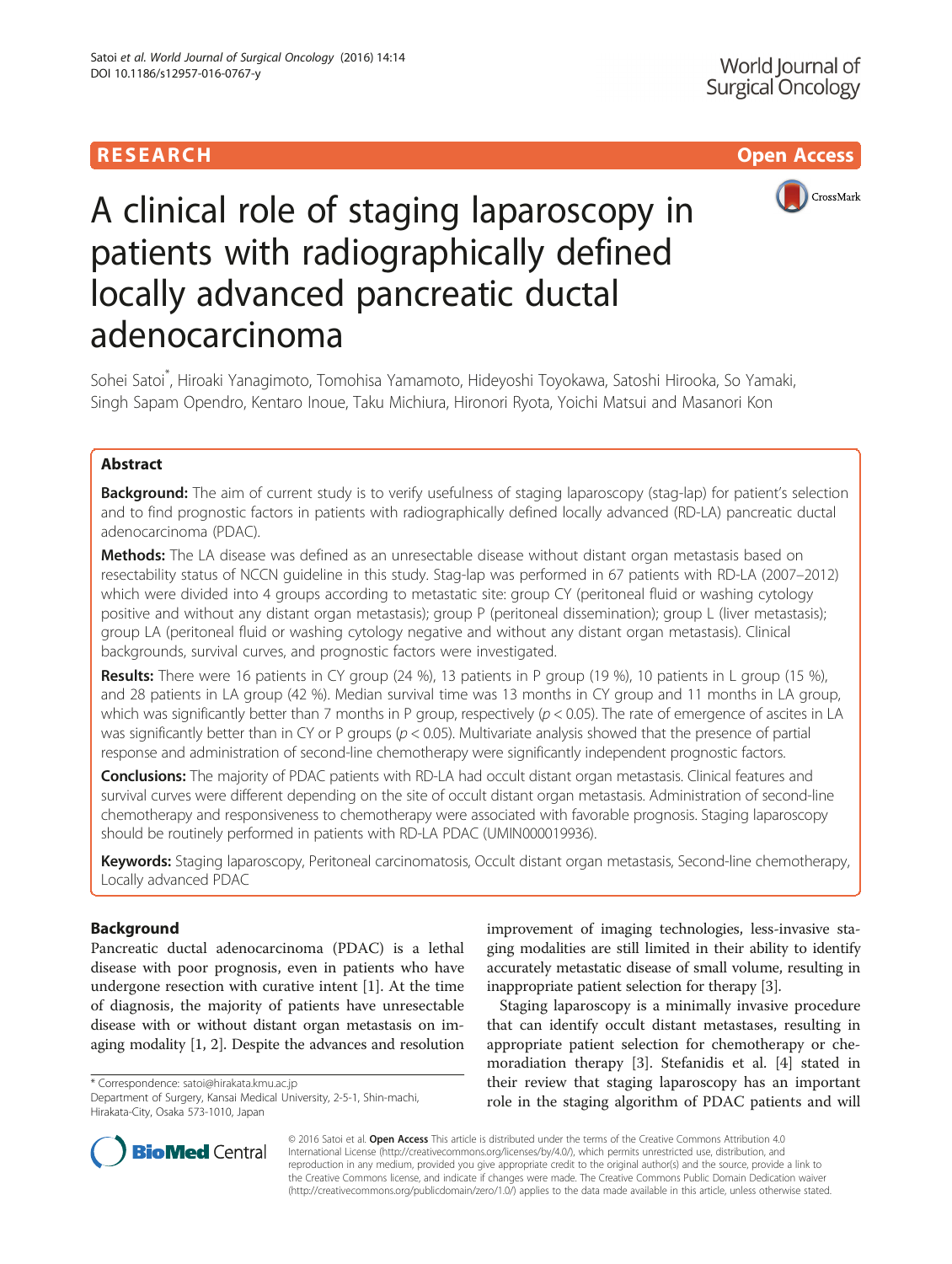likely continue to be a valuable tool. Diagnostic laparoscopy guidelines [\[5](#page-6-0)] have proposed that staging laparoscopy should be considered after high-quality imaging studies have excluded metastatic disease in appropriately selected patients with locally advanced pancreatic adenocarcinoma.

We had some clinical questions on the diagnoses and clinical courses in radiographically defined locally advanced (RD-LA) patients, such as the frequency of occult distant organ metastasis, the survival difference according to the occult distant organ metastatic site, and the prognostic factors in this patient population. Therefore, since 2007, we have introduced staging laparoscopy in PDAC patients with RD-LA for further exploration of minute distant organ metastases which were not detected by conventional staging modalities [[3\]](#page-6-0). In the current study, we retrospectively assessed the rate of minute distant organ metastasis in PDAC patients with RD-LA, compared the clinical background and survival rate according to metastatic site, and analyzed the prognostic factors.

#### Methods

A retrospective study was conducted using a prospective database. A total of 70 out of 395 patients with PDAC (267 unresectable and 128 resected) presented with RD-LA between January 2007 and December 2012 at Kansai Medical University Hospital, Osaka, Japan. Three patients refused to undergo staging laparoscopy and therefore, ultimately, staging laparoscopy was performed in 67 patients with RD-LA. The LA disease was defined as an unresectable disease without distant organ metastasis based on resectability status of NCCN guideline [[6\]](#page-6-0) in this study as follows; greater than 180° superior mesenteric artery encasement and any celiac abutment for pancreatic head PDAC; superior mesenteric artery or celiac encasement greater than 180° for pancreatic body and tail PDAC; unreconstructible superior mesenteric/portal vein occlusion and aortic invasion or encasement for both PDAC. These 67 patients were divided into 4 groups according to metastatic site; group CY (cytology positive and without any distant organ metastasis); group P (peritoneal dissemination); group L (liver metastasis); group LA (pure locally advanced disease, without positive cytology and any distant organ metastasis). Clinical backgrounds and survival curves according to metastatic site were compared among groups and investigated as a prognostic factor for this population. All patients were followed up for at least 1 year.

All patients had a pathological evidence of PDAC before or during staging laparoscopy. Resectability was assessed with cine-imaging MDCT, using the Aquilion® CT system (Toshiba Medical Systems, Tochigi, Japan). Arterial- and portal-phase images were collected using a  $1.0 \times 64$  mm detector configuration. After reconstruction of the raw scans, data from serial 1.0-mm-thick slices with a 0.5-mm interval were transferred to a workstation (AquariusNet Viewer, TeraRecon Inc., San Mateo, CA, USA). After creating two- and three-dimensional coronal and sagittal anatomical reconstructions, the cine images were evaluated by an experienced hepatopancreatobiliary surgeon and a consultant radiologist. The clinical response rate was based on the Response Evaluation Criteria in Solid Tumors (RECIST) [[7\]](#page-6-0), and partial response was defined as at least a 30 % decrease in the sum of diameters of target lesions, taking as reference the baseline sum diameters.

Patients with resectable, borderline resectable, and metastatic PDAC based on cine-imaging MDCT were excluded from the study. Patients with cancer of the pancreatic body and tail, with celiac trunk invasion, but with no invasion of the superior mesenteric and pancreaticoduodenal arteries, were also classified as potential candidates for resection with curative intent in this institution and thus excluded from participation. Positron emission tomography (PET) scanning was performed in patients with suspicion of metastatic disease in the lung, cervical, or para-aortic lymph nodes on cine-imaging MDCT. All patients with a suspicion of distant organ metastasis diagnosed by PET scanning were excluded after confirmation of adenocarcinoma in the biopsy specimens from locations such as the liver, lung, cervical lymph nodes, and bone. Although the patients with omental cake or multiple peritoneal nodules greater than 10-mm diameter were also excluded from the study, patients with suspicion of peritoneal metastasis less than 10-mm diameter on MDCT or ascites limited to the Pouch of Douglas were recruited.

The location of the metastatic site diagnosed by the staging laparoscopy was recorded. Patients with occult distant organ metastasis were treated with gemcitabine or S-1-based chemotherapy or combination chemotherapy of gemcitabine and S-1. Radiation therapy was added as the first-line treatment concomitant with chemotherapy in 15/28 patients with locally advanced tumor or 5/16 patients with positive cytology. Second-line chemotherapy (gemcitabine, S-1, or gemcitabine and S-1) was administered to patients with their consent and if they also had a good performance status. The time of development of ascites according to the site of distant organ metastasis was also recorded.

Informed consent was obtained from each patient included in the study, in accordance with the provisions of the Declaration of Helsinki. Patient data were obtained from the prospective database of pancreatic disease at Kansai Medical University Hospital.

#### Staging laparoscopy

Briefly, after establishing the pneumoperitoneum through a 12-mm trocar inserted at the umbilical area, a flexible laparoscope was inserted and two additional 5-mm ports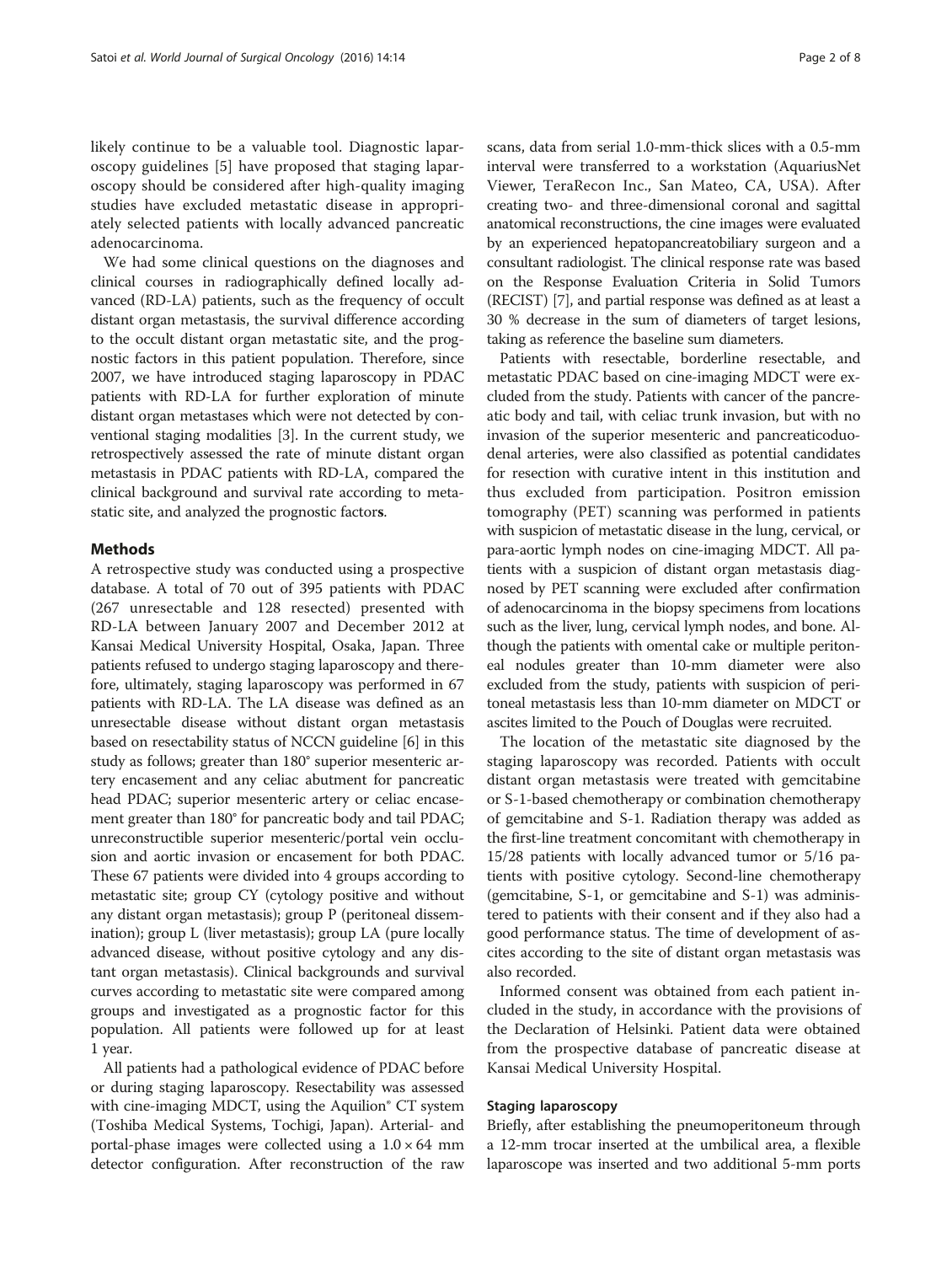<span id="page-2-0"></span>were placed. First, an inspection focusing on the presence or absence of nodules on the parietal peritoneum and the liver surface was carefully performed. Second, a cytological examination was performed in cases where ascites was present. When there was no ascitic fluid, the peritoneal cavity was washed with 100 ml of physiologic saline solution. After placing the patient in Trendelenburg's position, the presence or absence of nodules in the Pouch of Douglas was checked by inserting the laparoscope through filled water into the Pouch of Douglas. Subsequently, cytologic washings from the Pouch of Douglas were obtained for pathological examination. Third, the entire mesentery was examined by grasping the small intestine from the first jejunal loop to the ileocecal junction to locate the minute peritoneal nodules. Biopsies were taken from any regions suspected of containing metastatic nodules. Neither the lesser nor the greater sac was opened in this study. This clinical study was registered as UMIN000019936.

#### Statistical analysis

Data are expressed as median values and ranges. Clinical background and clinical course were compared according to metastatic site in Table 1. Continuous or categorical

Table 1 Patient characteristics and clinical course in each group

variables were compared by Mann–Whitney U test, chisquare test, or Fisher's exact test as appropriate. Overall survival curve, defined as the time from initial treatments to death or the last follow-up date, were compared using the log-rank test according to metastatic site. In addition, profound factors identified by the univariate analysis were further examined by multivariate Cox proportional-hazard models to determine independent significant factors for survival. The hazard ratio and 95 % confidence intervals were calculated for all estimates. A two-tailed  $p$  value less than 0.05 was considered to be statistically significant. Statistical analyses were performed using SPSS version 18.0 for Windows (Chicago, IL, USA).

#### Results

#### Outcome measures of staging laparoscopy

Median operative time was 67 min (34–168) and median extent of blood loss was 0 ml (0–168). Past history of previous surgery was found in 12 out of 67 patients (18 %). Three patients needed open mini-laparotomy converted from staging laparoscopy because of severe adhesion due to previous surgeries. Biopsy specimens were obtained from 43 patients (64 %) for evaluating if

| Parameters                           | LA $(n = 28)$  | $CY (n = 16)$       | $P(n = 13)$      | $\lfloor (n = 10) \rfloor$ |
|--------------------------------------|----------------|---------------------|------------------|----------------------------|
| Gender (M/F)                         | 14:14          | 11:5                | 6:7              | 6:4                        |
| Age (years)                          | 66 (47-82)     | $63(41-85)$         | 69 (42-78)       | $63(55 - 75)$              |
| PS 0/1 vs 2                          | 26:2           | 16:0                | 12:1             | 8:2                        |
| Location (Pbt/Ph)                    | 11:17(39)      | 6:10(38)            | 10:3(77)         | 6:4(60)                    |
| Tumor size (mm)                      | $41(23 - 76)$  | $41(27-91)$         | $47(21 - 88)$    | $37(28-85)$                |
| $Size > 39.5$ vs low                 | 15:13          | 9:7                 | 9:4              | 3:7                        |
| DM (yes/no)                          | 5:23           | 3:13                | 5:8              | 4:6                        |
| Obstructive jaundice (yes/no)        | 15:13          | 7:9                 | 4:9              | 5:5                        |
| Bilirubin (mg/dl)                    | $0.8(0.3-10)$  | $0.7(0.4-2.8)$      | $0.6(0.4-1.3)$   | $0.9(0.5-1.8)$             |
| Albumin (q/l)                        | $3.6(2.3-4.5)$ | $3.8(2.9 - 4.6)$    | $4.0(2.7-4.6)$   | $4.0(3.3-4.7)$             |
| Hemoglobin (g/dl)                    | $11.7(8-14.7)$ | $11.9(10.5 - 14.9)$ | 12.4 (10.2-14.8) | $13.3(11-14.9)$            |
| CA19-9 (IU/I)                        | 232 (1-3978)   | 371 (18-13,400)     | 385 (6-18,977)   | 997 (66-34,408)            |
| CTx vs BSC                           | 23:5           | 16:0                | 9:4              | 9:1                        |
| Duration of CTx (months)             | $7.5(0-64)$    | $10(1.5-53)$        | $3(0-10)$        | $6(0-17)$                  |
| GS (yes/no)                          | 12:16          | 7:9                 | 2:11             | 3:7                        |
| Radiation (yes/no)                   | 15:13          | 5:11                | 0:13             | 0:10                       |
| Second-line chemotherapy (yes/no)    | 18:10          | 10:6                | 1:12             | 7:3                        |
| CR/PR vs SD/PD                       | 9:19           | 6:10                | 2:11             | 2:8                        |
| 1-year survival rate                 | 50 %           | 63 %                | 31 %             | 20 %                       |
| Adjuvant surgery                     | 1/28           | 2/16                | 0                | $\circ$                    |
| Development of ascites within 1 year | 10/28 (36 %)   | 7/16 (44 %)         | 11/13 (85 %)     | 5/10 (50 %)                |

Data are expressed as the median (range) or  $n$  (%)

LA locally advanced, CY positive cytology, P peritoneal metastasis, L liver metastasis, M male, F female, PS performance status, Ph pancreas head, Pbt pancreas body and tail, DM diabetes mellitus, CA19-9 carbohydrate antigen 19-9, CTx chemotherapy, BSC best supportive care, GS gemcitabine and S-1, CR complete response, PR partial response, SD stable disease, PD progressive disease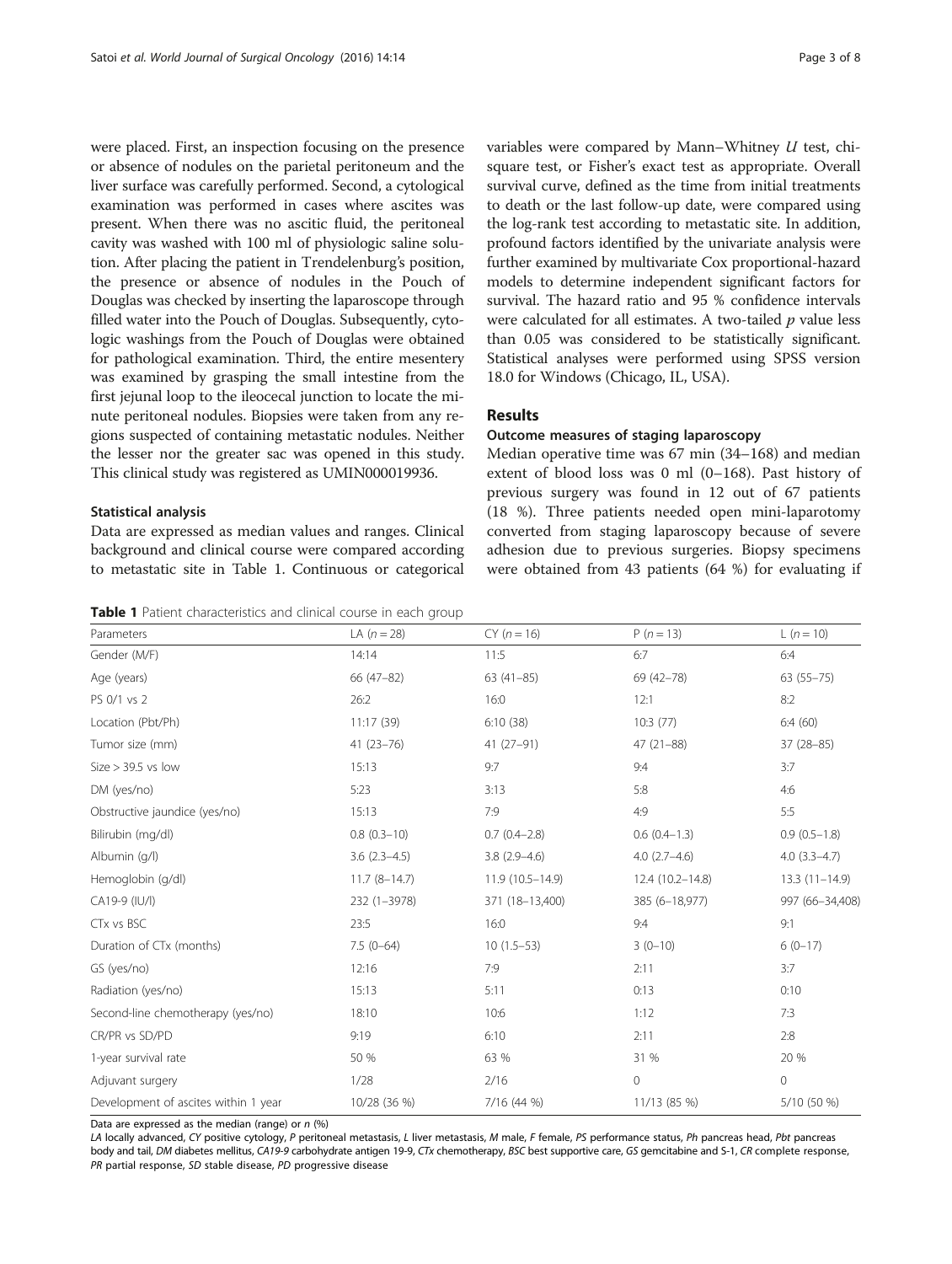<span id="page-3-0"></span>occult distant organ metastasis was present. One patient incidentally had intestinal perforation during staging laparoscopy, and primary closure was immediately done. Her postoperative course was uneventful and underwent chemotherapy without delay.

Exploration using staging laparoscopy clearly demonstrated the presence of occult distant organ metastasis in 39 out of 67 patients (58 %). There was positive cytology in 16 patients (CY, 24 %), peritoneal dissemination in 13 patients (P, 19 %), liver metastasis only or concomitant with peritoneal metastasis in 10 patients (L including 3 patients with concomitant peritoneal metastasis, 15 %), and locally advanced disease in 28 patients (LA, 42 %), respectively.

### Comparison of clinical backgrounds and clinical course according to metastatic site

With regard to the clinical backgrounds and the clinical course, as shown in Table [1,](#page-2-0) the L or P groups had a higher frequency of pancreatic body and tail cancer, compared with the LA or CY groups. Addition of radiation therapy during chemotherapy was frequently performed in the LA and CY groups according to the departmental policy. The clinical response rate, as based on the RECIST [[7\]](#page-6-0), was higher in the LA or CY groups than in either the P or L groups. When the rate of emergence of ascites according to the site of occult distant organ metastasis was compared, it was significantly lower in the LA group than in CY or P group (Fig. 1,  $p < 0.05$ ). Development of ascites within 1 year after initial treatment was found most frequently in patients in the P group (11 out of 13 patients, 85 %), which was higher than in the other 3 groups. Second-line chemotherapy was administered less frequently in P group (1 out of 13 patients, 8 %), relative to the other three groups (Table [1](#page-2-0)). Moreover, duration of chemotherapy in P group was shorter than in the other groups.



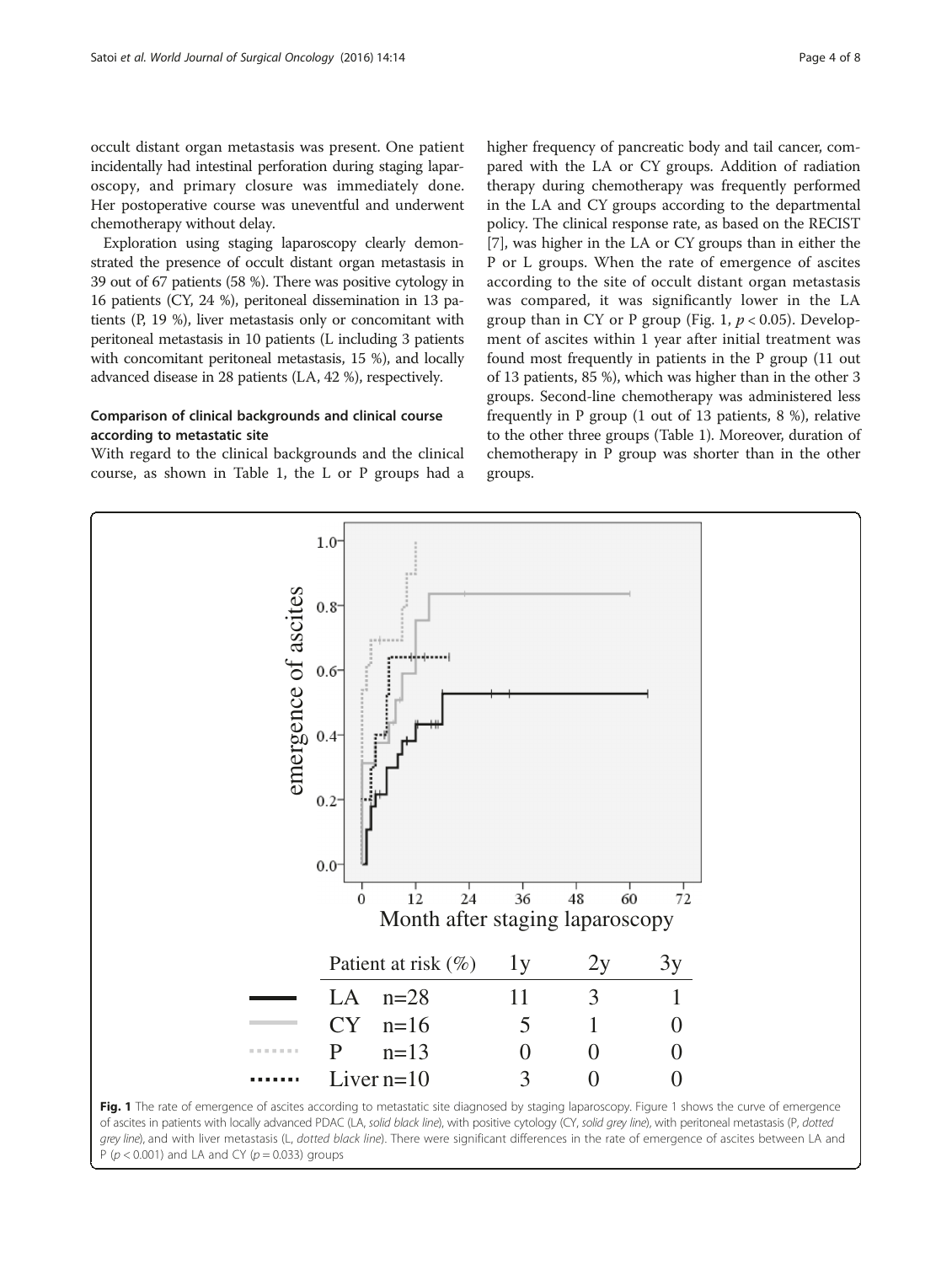Median survival time was 13 months in the CY group (including 2 patients who underwent surgical resection), 11 months in the LA group (including 1 patient who underwent surgical resection), and 7 months in the P and L groups, respectively. Actual 1-year survival rates in the 4 groups were as follows: 46 % (LA), 63 % (CY), 23 % (P), and 20 % (L). No patient in the P and L groups was alive beyond the 2-year follow-up. Thus, as shown in Fig. 2a, the overall survival curve in P group was significantly worse than in either the LA or CY groups  $(p = 0.04$  and  $p = 0.007$ , respectively). No significant differences in the survival curves were seen between CY and LA, P and L, or LA and L groups. As shown in Fig. 2b, the survival curve in the  $LA + CY$  groups was significantly better than in the  $P + L$  groups ( $p = 0.011$ ). In the LA or CY groups, additional radiation therapy was administered to approximately 30–50 % of patients, PR according to RECIST [[7](#page-6-0)] was observed in approximately 35 % of patients, and second-line chemotherapy was administered to around 60 % of patients. In this study, out of 44 patients in LA and CY groups, conversion surgery was performed in two patients in the CY group (one alive after 60 months; the other died at 18 months, respectively) and one patient in the LA group (alive after 17 months). The multivariate analysis showed that the presence of partial response and administration of secondline chemotherapy were significantly independent favorable factors for prognosis (Table [2](#page-5-0)).

#### **Discussion**

The majority of patients with PDAC have unresectable disease at initial presentation, and their prognosis is extremely poor. The median survival time of these patients ranges from 6 to 12 months in spite of developed, advanced, and newly provided regimens of chemotherapy [[8](#page-6-0)–[11\]](#page-6-0). Accurate staging is necessary for selecting patients who should be curatively resected, for introducing new regimens of chemotherapy or chemo(radio)therapy, or for conducting a clinical trial. Several articles have reported that the use of staging laparoscopy to further explore locally advanced PDAC, initially diagnosed by CT scan, has identified the presence of occult distant organ metastasis [[4](#page-6-0), [5, 12](#page-6-0)–[17\]](#page-6-0). However, less information is available on clinical background and clinical course according to occult distant metastatic site diagnosed by staging laparoscopy in patients with RD-LA PDAC. Understanding the clinical features according to the site of occult distant organ metastasis is important for the development of new strategies and improving prognosis in patients with locally advanced PDAC.

We have focused on RD-LA PDAC defined by the NCCN guidelines [[6\]](#page-6-0), excluding resectable, borderline resectable, and metastatic diseases. The results of staging laparoscopy in this study showed occult distant organ metastasis in 58 % of patients including positive cytology in 24 %, peritoneal dissemination in 19 %, and liver



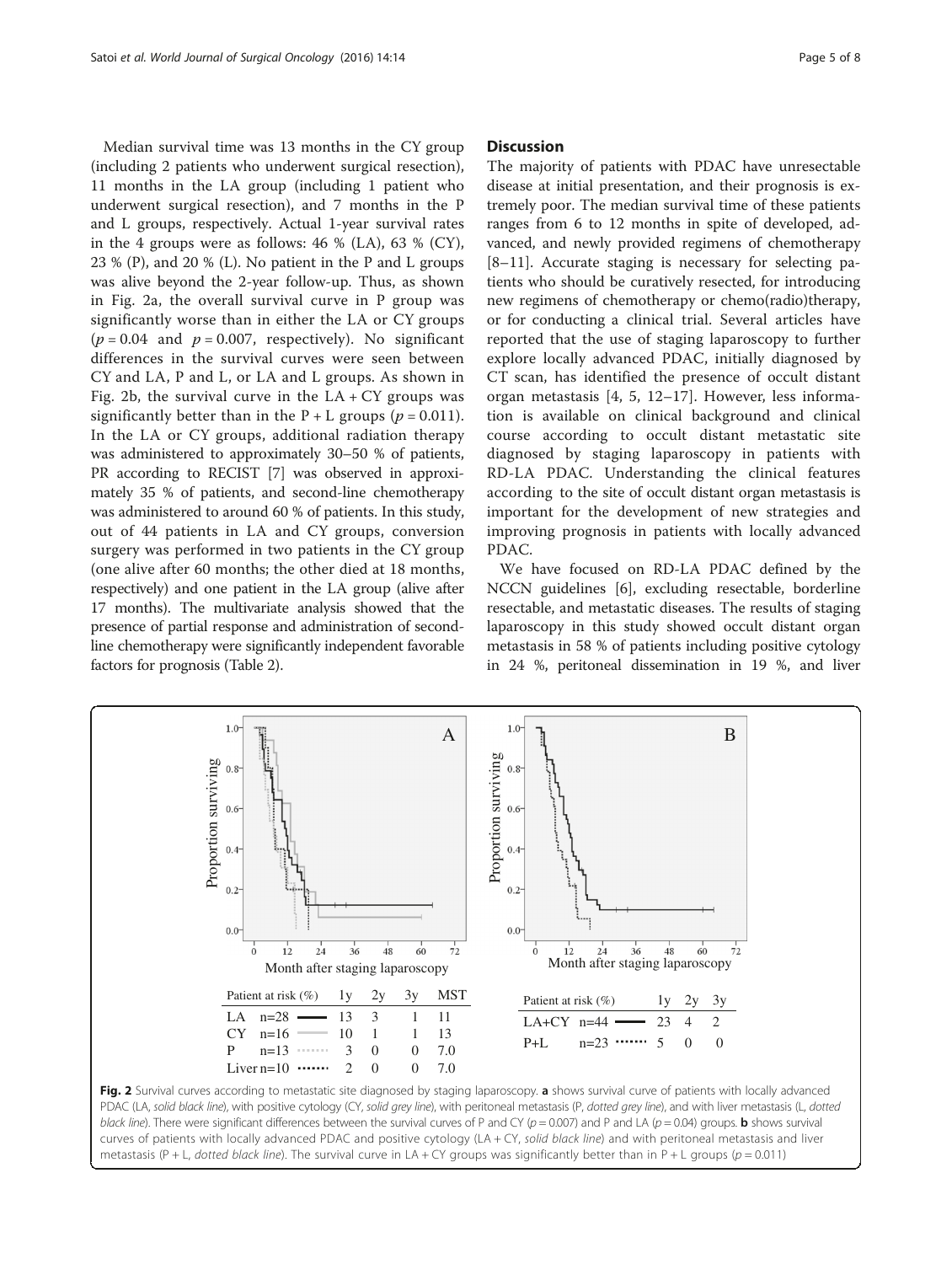<span id="page-5-0"></span>Table 2 Uni- and multivariate analyses for prognosis

| Variable                                       | Univariate analysis |                        | Multivariate analysis |           |         |                         |  |
|------------------------------------------------|---------------------|------------------------|-----------------------|-----------|---------|-------------------------|--|
|                                                | D                   | Hazard ratio (95 % CI) | Estimate              | <b>SE</b> | p       | Hazard ratio (95 % CI)) |  |
| CR/PR vs SD/PD                                 | < 0.001             | $0.23(0.12 - 0.45)$    | $-1.30$               | 0.37      | < 0.001 | $0.27(0.13 - 0.56)$     |  |
| Second-line chemotherapy none vs done          | < 0.001             | $3.60(2.03 - 6.37)$    | 0.98                  | 0.40      | 0.013   | $2.67(1.23 - 5.78)$     |  |
| GS none vs done                                | 0.009               | $2.05(1.19 - 3.52)$    | 0.21                  | 0.34      | 0.53    | 1.24 (0.64-2.39)        |  |
| Radiation none vs done                         | 0.009               | $2.21(1.22 - 4.01)$    | 0.13                  | 0.39      | 0.73    | $1.14(0.53 - 2.45)$     |  |
| No ascites vs development of ascites at 1 year | < 0.001             | $0.39(0.23 - 0.65)$    | $-0.12$               | 0.31      | 0.70    | $0.89(0.48 - 1.63)$     |  |
| LA/CY vs P/L                                   | 0.015               | $0.51(0.30 - 0.88)$    | $-0.11$               | 0.32      | 0.72    | $0.89(0.48 - 1.68)$     |  |

CI confidential interval, SE standard and error, CR complete response, PR partial response, SD stable disease, PD progressive disease, GS gemcitabine and S-1, LA locally advanced, CY positive cytology, P peritoneal metastasis, L liver metastasis, CTx chemotherapy, BSC best supportive care

metastasis in 15 %, respectively. Finally, pure locally advanced disease without minute distant organ metastasis was found in 42 % of patients only. Clark et al. [\[12\]](#page-6-0) reported that diagnostic laparoscopy for borderline resectable and unresectable locally advanced diseases showed occult distant organ metastasis in 58 of 202 patients (29 %) including positive peritoneal lavage cytology in 20 % ( $n = 41$ ), liver metastasis in 13 % ( $n = 26$ ), and peritoneal metastases in 3 % ( $n = 5$ ) (Table 3). Relative to Clark et al. [\[12\]](#page-6-0), our study consisted of a more limited population of unresectable, locally advanced PDAC. As shown in Table 3, compared with other studies, our study consisted of high frequency of pancreatic body and tail cancer, which was associated with unresectability and the presence of occult distant organ metastasis [[4, 5](#page-6-0)]. In our experience, we had an aggressive attitude towards surgical resection, even in patients with portal or superior mesenteric vein invasion, common hepatic artery invasion, and celiac axis invasion for pancreatic body cancer. The definition of local unresectability for our patients was strictly limited. Moreover, we also recruited patients with suspicion of peritoneal metastasis less than 10-mm diameter on MDCT or ascites limited to the Pouch of Douglas. Therefore, this could explain why a high incidence of occult distant organ metastasis (58 %) and peritoneal metastasis (19 %) was found in our study.

We have introduced palliative chemotherapy in patients with distant organ metastasis including peritoneal

metastasis, and chemo(radio)therapy for tumor remission in patients with LA or CY. The clinical findings by staging laparoscopy can provide to change the paradigm of the treatment in patients with RD-LA PDAC. Actually, peritoneal and/or liver metastasis was observed in 34 % of patients, who were treated with palliative chemotherapy. Thus, the results of staging laparoscopy changed the treatment according to distant organ metastatic sites. Considering the high frequency of patients with occult distant organ metastasis, staging laparoscopy should be routinely performed in patients with RD-LA PDAC.

With regard to the comparison of survival curves according to the site of occult distant organ metastasis, P or L groups had a worse prognosis than either the CY or LA groups in our study. Actual 1-year survival rate was 46 % in LA, 63 % in CY, 23 % in P, and 20 % in L groups. In the LA or CY groups, high frequency of additional radiation, PR according to RECIST, second-line chemotherapy and conversion surgery might result in better prognosis. Appearance of partial or complete response after chemo (radio)therapy can sometimes lead to subsequent surgical resection. It has been reported that the overall survival rate in patients with initially unresectable PDAC who underwent surgical resection after favorable response to anti-cancer treatments over a period of time was similar to that in patients with resectable PDAC [[18](#page-7-0), [19](#page-7-0)]. Even in patients with initially unresectable disease, long-term

Table 3 Review of the recently published articles on staging laparoscopy in patients with locally advanced pancreatic cancer

| <b>Authors</b>        | Year                     | Duration  | Number of<br>patients | Rate of<br>patients      | Laparoscopic findings (%) |            |                          |         |        | MST(months) |                          |
|-----------------------|--------------------------|-----------|-----------------------|--------------------------|---------------------------|------------|--------------------------|---------|--------|-------------|--------------------------|
|                       |                          |           |                       |                          | True LA                   | Occult met | CY.                      | P       | Liver  | P/Liver     |                          |
| Clark et al. [12]     | 2010                     | $00 - 08$ | 202                   | 22 %                     | 144 (71 %)                | 58 (29)    | 41 (20)                  | 5(3)    | 26(13) | ۰           | 13                       |
| Morak et al. [13]     | 2009                     | $95 - 07$ | 68                    | $\overline{\phantom{a}}$ | 44 (65)                   | 24 (35)    | 14 (21)                  |         | 5(7)   | 2(3)        | 11.7                     |
| Contreras et al. [14] | 2009                     | $02 - 06$ | 33                    | 15 %                     | 22(67)                    | 11(33)     | $\overline{\phantom{0}}$ | 7(21)   | 4(12)  |             |                          |
| Shoup et al. [15]     | 2004                     | $94 - 00$ | 100                   | 31 %                     | 63 (63)                   | 37(37)     | 12 (12)                  |         | 18(18) | 7(7)        | $\overline{\phantom{a}}$ |
| Current study         | $\overline{\phantom{a}}$ | $07 - 12$ | 67                    | 51 %                     | 28 (42)                   | 39 (58)    | 16(24)                   | 13 (19) | (10)   | 3(4)        | 10                       |

Pts patients, LA locally advanced, met metastasis, CY positive cytology, P peritoneal metastasis, MST median survival time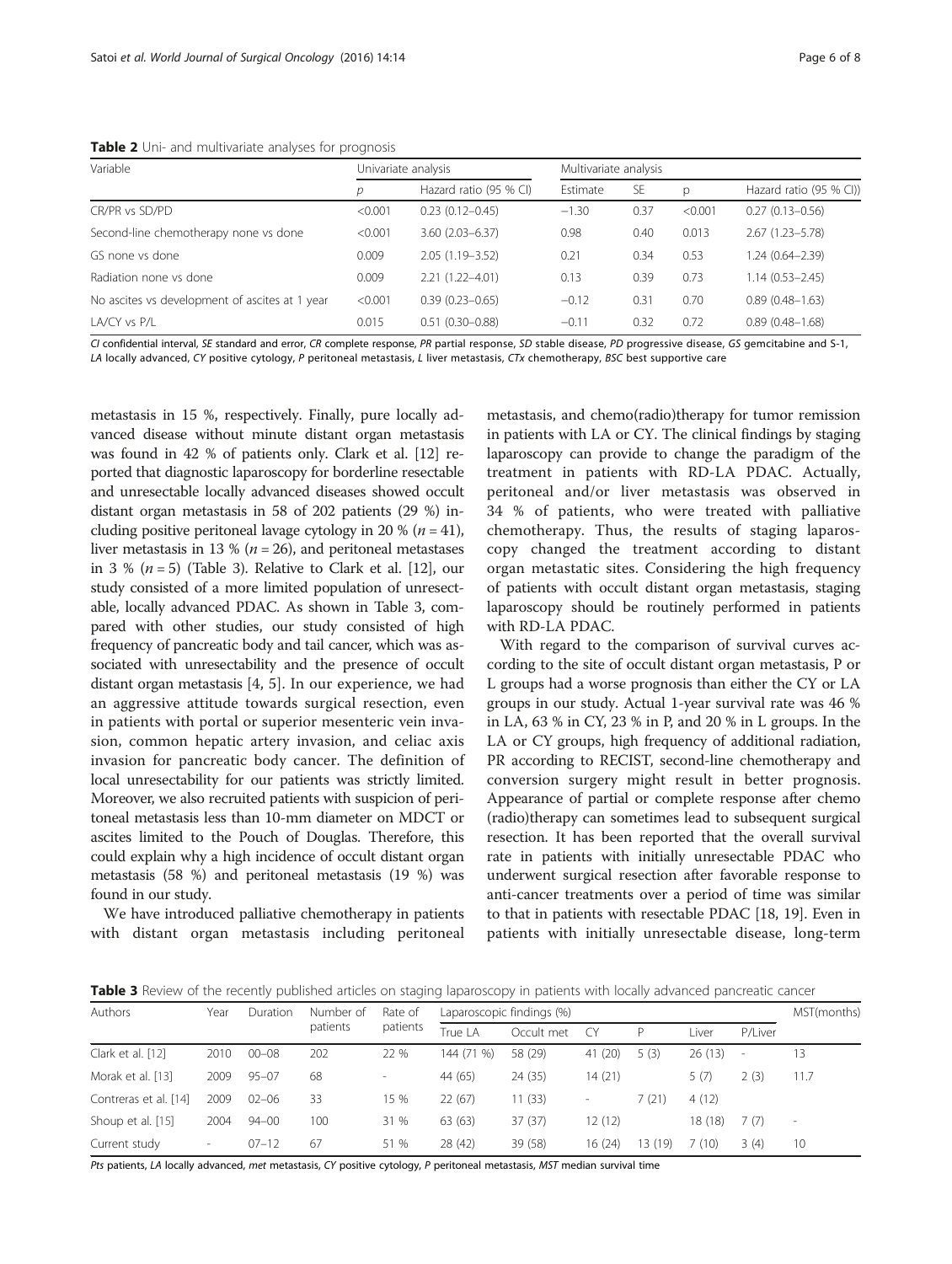<span id="page-6-0"></span>survival can be expected if an unresectable tumor was surgically resected after tumor shrinkage. Advanced chemotherapy or chemoradiation therapy may have a role in downsizing an unresectable tumor sufficiently to render it resectable. Thus, a new strategy to shrink the tumor in LA or CY group should be introduced where possible to allow for subsequent surgical resection, which is associated with long-term survival.

The multivariate analysis showed that the presence of partial response and administration of second-line chemotherapy were significantly independent favorable factors for prognosis (Table [2](#page-5-0)). The curve of emergence of ascites in CY or P group was significantly worse than in LA group (Fig. [1,](#page-3-0)  $p < 0.05$ ). The P group in particular had ascites in 85 % of patients within 1 year after initial treatment. Moreover, no patient survived longer than 2 years after initial treatment in P group. A lower frequency of secondline chemotherapy and clinical response and shorter duration of chemotherapy in P group were found in this study, probably due to emergence of ascites and poor performance status. Thus, conventional chemotherapy may not be effective for patients with peritoneal metastasis, and therefore, a new regimen to control or prevent ascites will be required for achieving better prognosis. In this regard, intraperitoneal chemotherapy may be one option for patients with peritoneal metastasis that should be investigated. A Japanese case report described the success of intraperitoneal paclitaxel combined with systemic chemotherapy of S-l and gemcitabine for locally advanced PDAC with peritoneal carcinomatosis [[20](#page-7-0)]. After 20 months, all peritoneal deposits had disappeared and a radical resection of the tumor was performed. Sugarbaker et al. [\[21\]](#page-7-0) have conducted a phase II study of hyperthermic intraoperative gemcitabine and long-term intraperitoneal gemcitabine in the adjuvant setting for resectable PDAC patients. Further protocol-based studies should be performed to investigate whether prognosis in patients with occult peritoneal metastasis can be improved or not.

The limitation of the study was the small number of patients recruited retrospectively and the presence of undetectable liver metastasis deep within the liver and/or other organ metastasis.

#### Conclusions

In conclusion, staging laparoscopy is necessary for selecting patients with occult distant organ metastasis which is the majority population of patients with RD-LA PDAC. Clinical features and survival curves were different depending on the site of occult distant organ metastasis. Administration of second-line chemotherapy and responsiveness to chemotherapy were associated with favorable prognosis. Staging laparoscopy should be routinely performed in PDAC patients with RD-LA.

#### Competing interests

The authors declare that they have no competing interests.

#### Authors' contributions

SS and HY contributed to all aspects of this study and article. TY, HT, SH, SY, and HR contributed to the study conception and design, collection of the data, and critical revision of the article. SSO, KI, TM, YM, and MK contributed to the collection of the data and critical revision of the article. All authors read and approved the final manuscript.

#### Received: 1 December 2015 Accepted: 11 January 2016 Published online: 20 January 2016

#### References

- 1. Li D, Xie K, Wolff R, Abbruzzese JL. Pancreatic cancer. Lancet. 2004;363:1049–57.
- 2. White R, Winston C, Gonen M, D'Angelica M, Jarnagin W, Fong Y, et al. Current utility of staging laparoscopy for pancreatic and peripancreatic neoplasms. J Am Coll Surg. 2008;206:445–50.
- 3. Satoi S, Yamamoto H, Toyokawa H, Inoue K, Wada K, Yamamoto T, et al. Selective Use of staging laparoscopy based on Carbohydrate Antigen 19–9 level and tumor size in patients with radiographicallydefined potentially or borderline resectable pancreatic cancer. Pancreas. 2011;40:426–32.
- 4. Stefanidis D, Grove KD, Schwesinger WH, Thomas Jr CR. The current role of staging laparoscopy for adenocarcinoma of the pancreas: a review. Ann Oncol. 2006;17:189–99.
- 5. Hori Y, SAGES Guidelines Committee. Diagnostic laparoscopy guidelines: This guideline was prepared by the SAGES Guidelines Committee and reviewed and approved by the Board of Governors of the Society of American Gastrointestinal and Endoscopic Surgeons (SAGES), November 2007. Surg Endosc. 2008;22:1353-83.
- 6. National Comprehensive Cancer Network. NCCN Clinical Practice Guidelines in oncology. Version 1. Ft Washington, PA: NCCN; 2012.
- 7. Therasse P, Arbuck SG, Eisenhauer EA, Wanders J, Kaplan RS, Rubinstein L, et al. New guidelines to evaluate the response to treatment in solid tumors: European Organization for Research and Treatment of Cancer, National Cancer Institute of the United States, National Cancer Institute of Canada. J Natl Cancer Inst. 2000;92:205–16.
- 8. Burris HA 3rd, Moore MJ, Andersen J, Green MR, Rothenberg ML, Modiano MR, et al. Improvements in survival and clinical benefit with gemcitabine as first-line therapy for patients with advanced pancreas cancer: A randomized trial. J Clin Oncol. 1997;15:2403–13.
- 9. Moore MJ, Goldstein D, Hamm J, Figer A, Hecht JR, Gallinger S, et al. Erlotinib plus gemcitabine compared with gemcitabine alone in patients with advanced pancreatic cancer: a phase III trial of the National Cancer Institute of Canada Clinical Trials Group. J Clin Oncol. 2007;25:1960–6.
- 10. Conroy T, Desseigne F, Ychou M, Bouché O, Guimbaud R, Bécouarn Y, et al. FOLFIRINOX versus gemcitabine for metastatic pancreatic cancer. N Engl J Med. 2011;364:1817–25.
- 11. Ueno H, Ioka T, Ikeda M, Ohkawa S, Yanagimoto H, Boku N, et al. Randomized phase III study of gemcitabine plus S-1, S-1 alone, or gemcitabine alone in patients with locally advanced and metastatic pancreatic cancer in Japan and Taiwan: GEST study. J Clin Oncol. 2013;31:1640–8.
- 12. Clark CJ, Traverso LW. Positive peritoneal lavage cytology is a predictor of worse survival in locally advanced pancreatic cancer. Am J Surg. 2010;199:657–62.
- 13. Morak MJ, Hermans JJ, Smeenk HG, Renders WM, Nuyttens JJ, Kazemier G, et al. Staging for locally advanced pancreatic cancer. Eur J Surg Oncol. 2009;35:963–8.
- 14. Contreras CM, Stanelle EJ, Mansour J, Hinshaw JL, Rikkers LF, Rettammel R, et al. Staging laparoscopy enhances the detection of occult metastases in patients with pancreatic adenocarcinoma. J Surg Oncol. 2009;100:663–9.
- 15. Shoup M, Winston C, Brennan MF, Bassman D, Conlon KC. Is there a role for staging laparoscopy in patients with locally advanced, unresectable pancreatic adenocarcinoma? J Gastrointest Surg. 2004;8:1068–71.
- 16. Liu RC, Traverso LW. Diagnostic laparoscopy improves staging of pancreatic cancer deemed locally unresectable by computed tomography. Surg Endosc. 2005;19:638–42.
- 17. Tilleman EH, Busch OR, Bemelman WA, van Gulik TM, Obertop H, Gouma DJ. Diagnostic laparoscopy in staging pancreatic carcinoma: developments during past decades. J Hepatobiliary Pancret Surg. 2004;11:11–6.